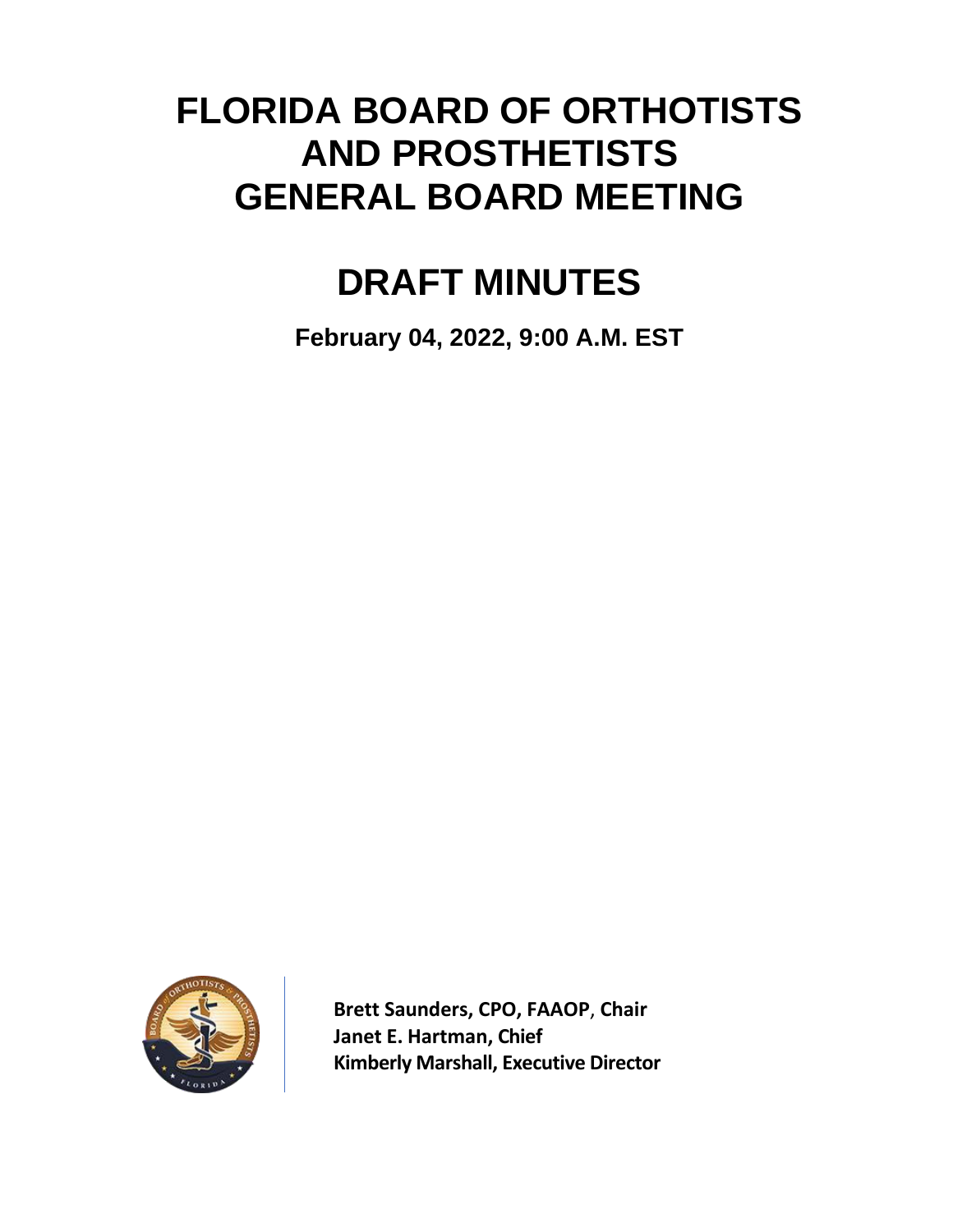

# **I. CALL TO ORDER**

The meeting was called to order on Friday, February 4, 2022 at 9:00 A.M. EST by Kimberly Marshall, proposed Executive Director. Roll call was conducted by Kimberly Marshall.

Those present for all, or part of the meeting included the following:

## **MEMBERS PRESENT**

Brett Saunders, CPO, FAAOP, Chair Anne DuBois, CPO, LPO, Vice-Chair Michael Wright, CPO, LPO Lance A. Benson

## **MEMBERS ABSENT**

Lance A. Benson

## **STAFF PRESENT**

Kimberly Marshall, Executive Director Janet Hartman, Chief of General Operations Eric Pottschmidt, Program Operations Administrator

## **BOARD COUNSEL**

John B. Fricke, Jr, Assistant Attorney General

## **COURT REPORTER**

For the Record 850-222-5491

# **II. WELCOME AND APPROVAL OF NEW EXECUTIVE DIRECTOR – Kimberly Marshall**

**Motion:** by Anne DuBois to approve Kimberly Marshall as the new Executive Director. **Second:** by Michael Wright. **Vote:** Passed unanimously.

# **III. REVIEW AND APPROVAL OF MINUTES**

The minutes of the August 10, 2021 General Business Meeting were reviewed, and the following action was taken by the Board:

**Motion:** by Anne DuBois to accept the meeting minutes as written.

**Second:** by Michael Wright.

**Vote:** Passed unanimously.

#### **IV. PROSECUTOR'S REPORT**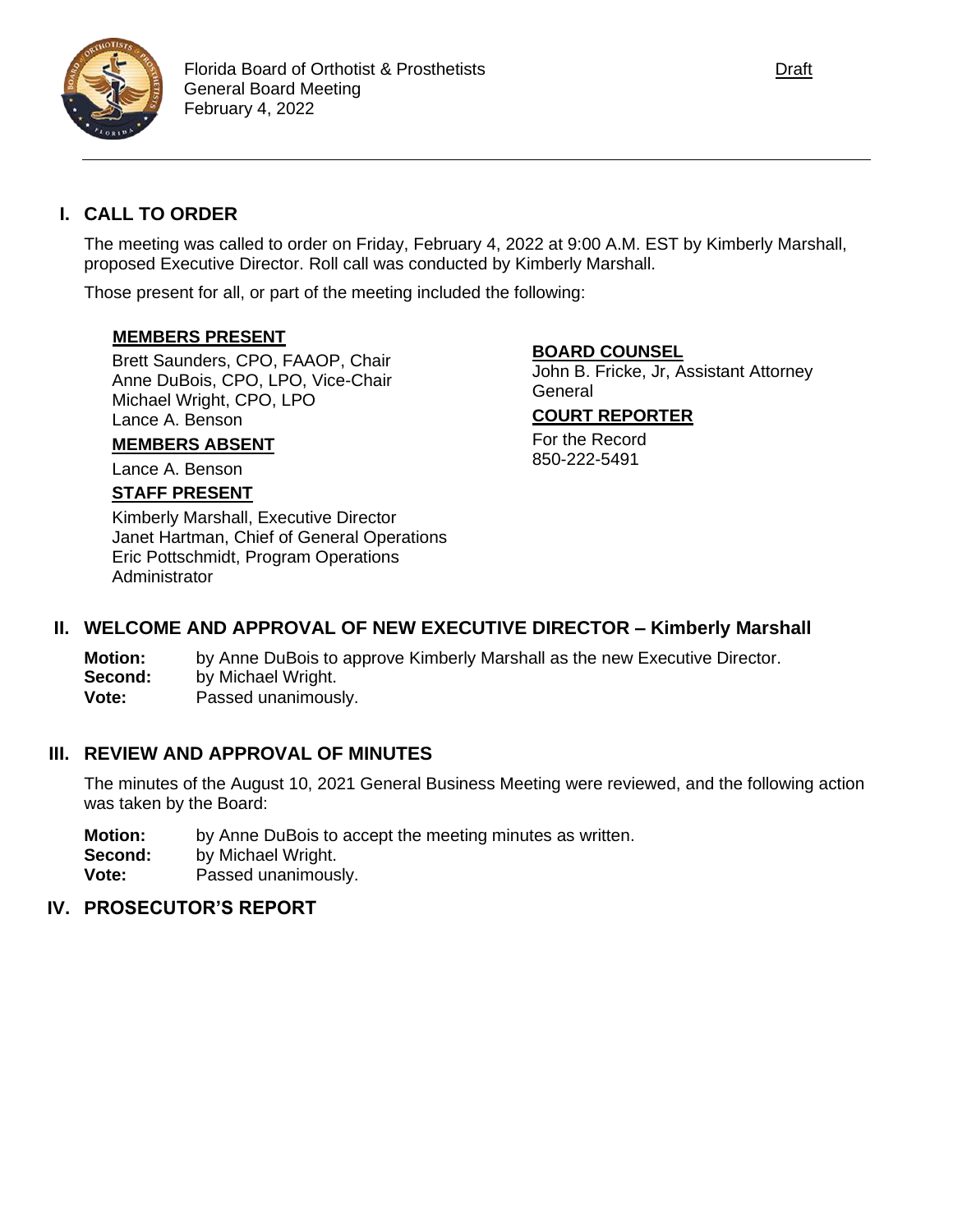

| <b>Case Status</b>                                           | Report<br>Date 4/8/2021 | Report<br>Date 8/2/2021 | Report<br>Date 1/28/2022 |
|--------------------------------------------------------------|-------------------------|-------------------------|--------------------------|
| Total cases open/active in<br><b>Prosecution Services:</b>   | 1                       | 4                       | 3                        |
| Cases in Emergency Action<br>Unit:                           | 0                       | 0                       | 0                        |
| Cases under legal review:                                    | 1                       | $\overline{2}$          | $\mathbf{0}$             |
| Cases awaiting supplemental<br>investigation/expert opinion: | 0                       | 0                       | $\mathbf 0$              |
| Cases with PCP<br>recommendation:                            | $\mathbf{0}$            | $\overline{2}$          | $\overline{2}$           |
| Cases where probable cause<br>has been found:                | 0                       | 0                       | 1                        |
| Cases where DOAH has been<br>requested:                      | 0                       | 0                       | $\mathbf{0}$             |
| Cases pending before DOAH:                                   | 0                       | 0                       | $\mathbf 0$              |
| Cases on Board meeting<br>agendas:                           | $\mathbf 0$             | $\mathbf 0$             | $\mathbf{0}$             |
| Cases on appeal:                                             | 0                       | 0                       | 0                        |
| <b>Cases older than one</b><br>vear: $*$                     |                         |                         | 0                        |

# **V. REPORTS (TS 00:05:13)**

A. Chair's Report

No report.

- B. Executive Director's Report
	- a. Legislative Update (TS 00:05:20)

Mrs. Marshall updated the Board on the ongoing legislative session, there is nothing in the session that is effective to the Board.

b. Financial Report

The Financial Report will be attached to the end of the minutes.

c. 2022 Delegation of Authority

The 2022 Delegation of Authority form had no changes from the previous 2021 Delegation of Authority.

| Motion: | by Anne DuBois to approve the Delegation of Authority as it is written. |
|---------|-------------------------------------------------------------------------|
| Second: | by Michael Wright.                                                      |
| Vote:   | Passed unanimously.                                                     |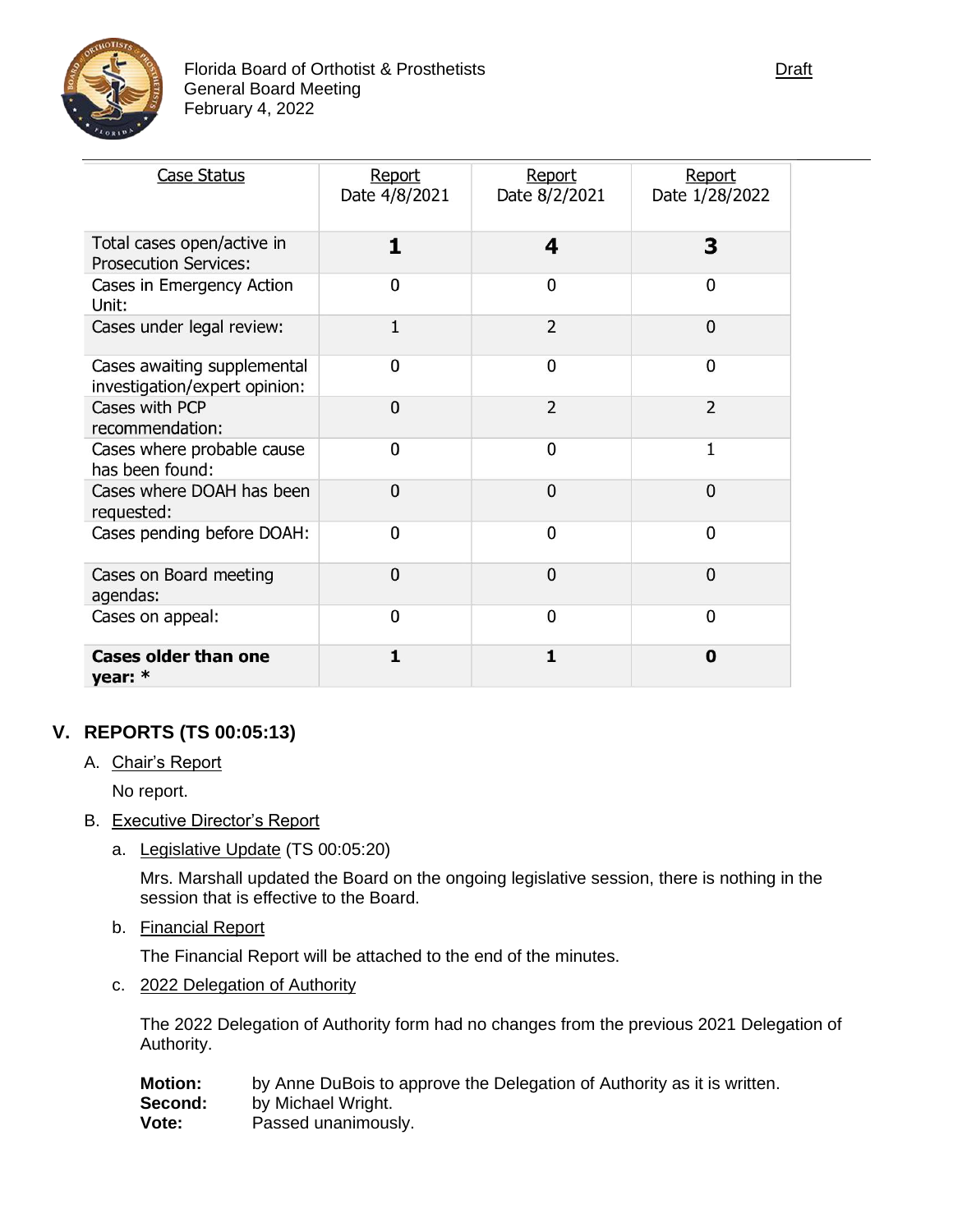

## C. Board Counsel's Report **(TS - 00:07:15)**

- a. John Fricke, Jr. stated there was nothing to report. The rules that were submitted in 2020- 2021 are in effect.
- b. Florida Association of Orthotists and Prosthetists (FAOP) Letter 64B14-5.005, F.A.C., Mandatory Courses- CPR Certification.

Michael Wright noted he was in favor of keeping the CPR training as a requirement for Orthotists and Prosthetists.

Anne Dubois noted she was in favor of keeping the CPR training as a requirement for Orthotists and Prosthetists.

Brett Saunders noted that while he believes CPR is important, he was concerned that keeping this as a mandated requirement could be a barrier to license renewal, and suggested that it may be better to offer it as a credit option for continuing education, rather than mandate it.

Anne Dubois stated that she believed the benefits CPR provides outweighs the costs of certification.

Anne Dubois and Brett Saunders requested the Board office request more information from FAOP pertaining to the impact on businesses and licensees.

# **VI. COMMITTEE REPORTS**

- A. Continuing Education Anne DuBois No report.
- B. Credentials Brett Saunders No report.
- C. Disciplinary Compliance Brett Saunders No report.
- D. Legislation Anne DuBois No report.
- E. Rules Brett Saunders No report.
- F. Probable Cause Michael Wright No report.
- G. Unlicensed Activity Michael Wright No report.
- H. Malpractice Committee Brett Saunders No report.

# **VII. RATIFICATIONS (TS00:19:01)**

Anne DuBois stated she should be recused from ratifying Prosthetist & Orthotist Resident (3111), license number #5, James Fredrick. Prosthetist & Orthotist Resident (3111), license number #5, James Fredrick will be placed on the next agenda for ratification if a quorum exists.